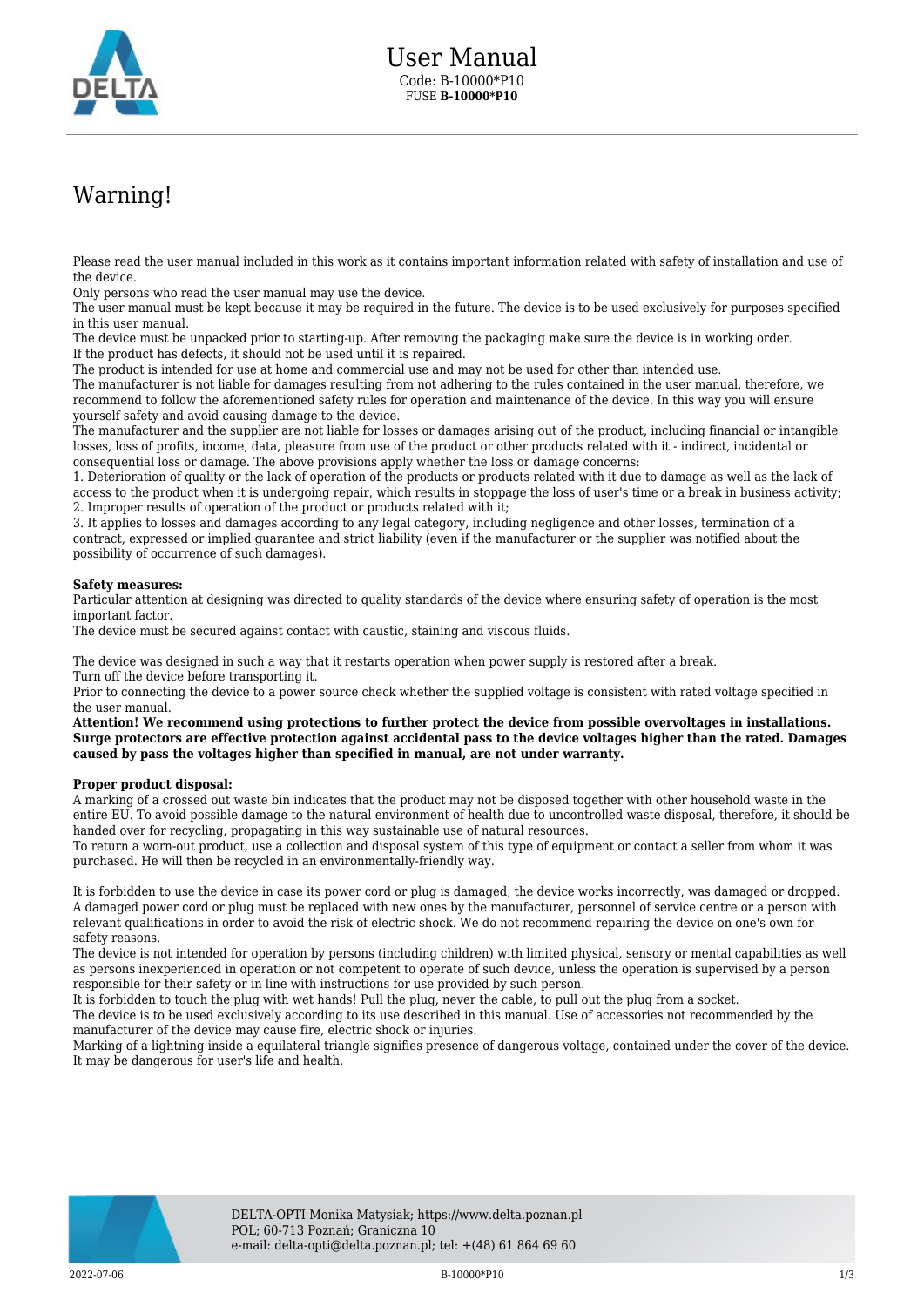

## User Manual Code: B-10000\*P10 FUSE **B-10000\*P10**



| In package:           | 10 pcs The price for package |
|-----------------------|------------------------------|
| Fuse type:            | 5/20mm delayed fuse          |
| Rated current:        | 10 A                         |
| Maximal voltage:      | 250 V AC                     |
| Maximal voltage drop: | $100 \text{ mV}$             |
| Delay time at 10A:    | $20$ $300$ ms                |
| Dimensions:           | Ø 5 x 20 mm                  |
| Manufacturer / Brand: | <b>DELTA</b>                 |
| Guarantee:            | 3 years                      |



 $2022$ -07-06 2/3